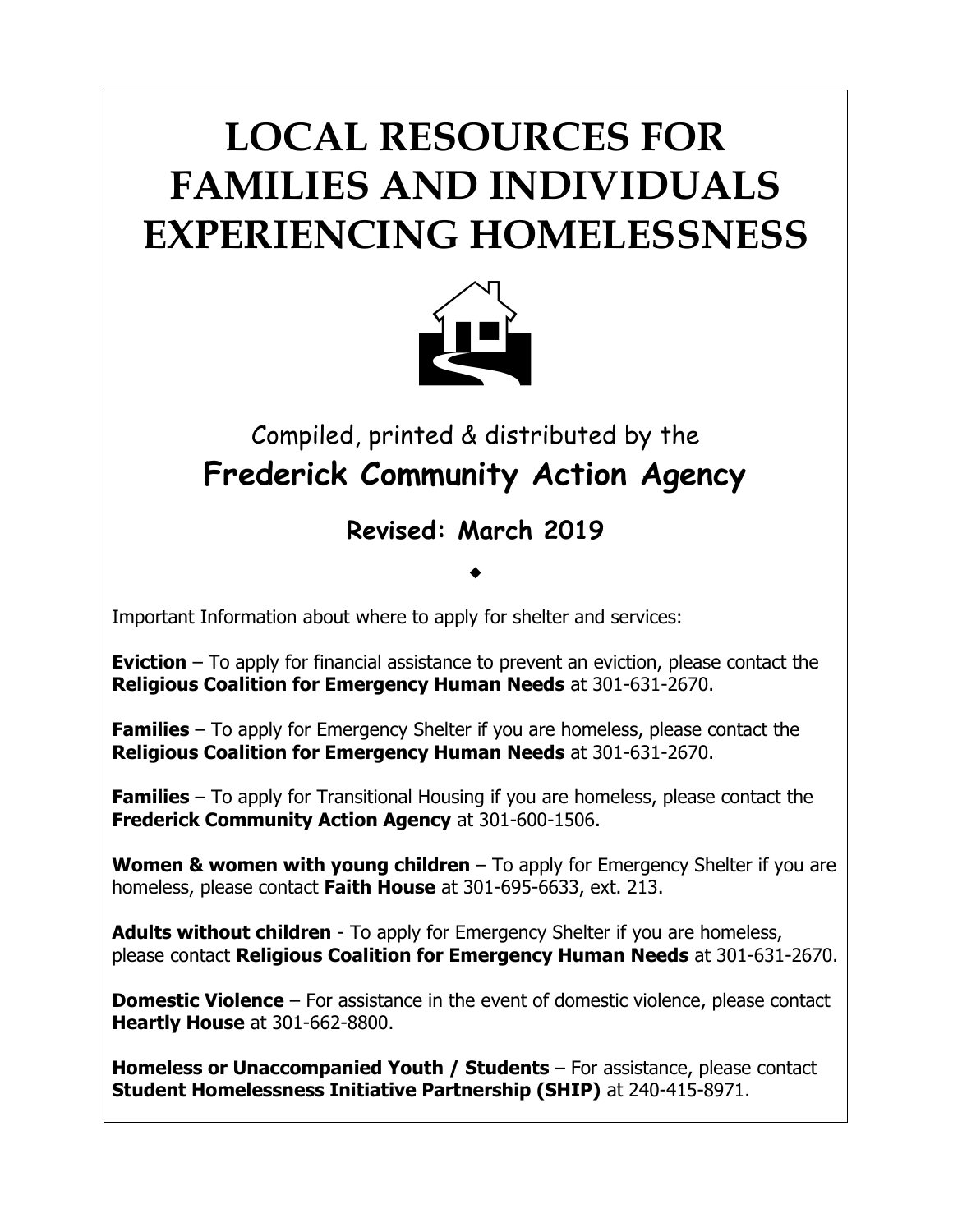#### **Homelessness Prevention Programs**

#### **Religious Coalition for Emergency Human Needs**

27 Degrange Street, Frederick, Maryland 21701 • Telephone: 301-631-2670 Emergency financial assistance to prevent evictions and homelessness

#### **Frederick Community Action Agency, Office of Home Energy Programs (OHEP)**

420 East Patrick Street, Frederick, MD 21701 • Telephone: 301-600-2410 Emergency financial assistance to prevent utility shut-offs

#### **Legal Aid Bureau of Frederick County**

22 South Market Street, Suite 11, Frederick, Maryland 21701 • Telephone: 301-694-7414 Legal assistance to prevent evictions and other housing related crises

#### **Emergency Shelters & Transitional Housing Programs**

#### **Advocates for Homeless Families**

216 Abrecht Place, Frederick, Maryland 21701 • Telephone: 301-662-2003 Transitional housing for homeless families and Families Forward Rapid Re-Housing Program

#### **Changed Life Recovery Program (CLRP)**  Telephone: 301-695-6633, ext. 205

**Faith House •** Telephone: 301-695-6633, ext. 213 Frederick Rescue Mission, 419 West South Street, Frederick, Maryland 21701 Changed Life Recovery Program is a year-long recovery program for men who are homeless due to addiction. Faith House is a 90-day emergency shelter for homeless women and children.

#### **Frederick Community Action Agency**

100 South Market Street, Frederick, Maryland 21701 • Telephone: 301-600-1506 Transitional shelter for homeless families and physically or medically disabled adults

#### **Heartly House**

P.O. Box 857, Frederick, Maryland 21705 • Telephone: 301-662-8800 Emergency shelter for survivors of domestic violence; also operates 24-hour hotline, counseling program, and many other services

#### **Religious Coalition for Emergency Human Needs**

27 Degrange Street, Frederick, Maryland 21701 • Telephone: 301-631-2670 Emergency shelter for homeless adults (men and women) at the Linton Emergency Shelter and emergency shelter for homeless families in church facilities

#### **Homeless or Unaccompanied Youth / Students**

#### **Student Homelessness Initiative Partnership of Frederick County (SHIP)**

Email: [Info@ShipFrederick.com](mailto:Info@ShipFrederick.com) • Telephone: 240-415-8971 SHIP helps in four primary ways: Clothing, food, funding for extracurricular activities, and emergency shelter when no other options exist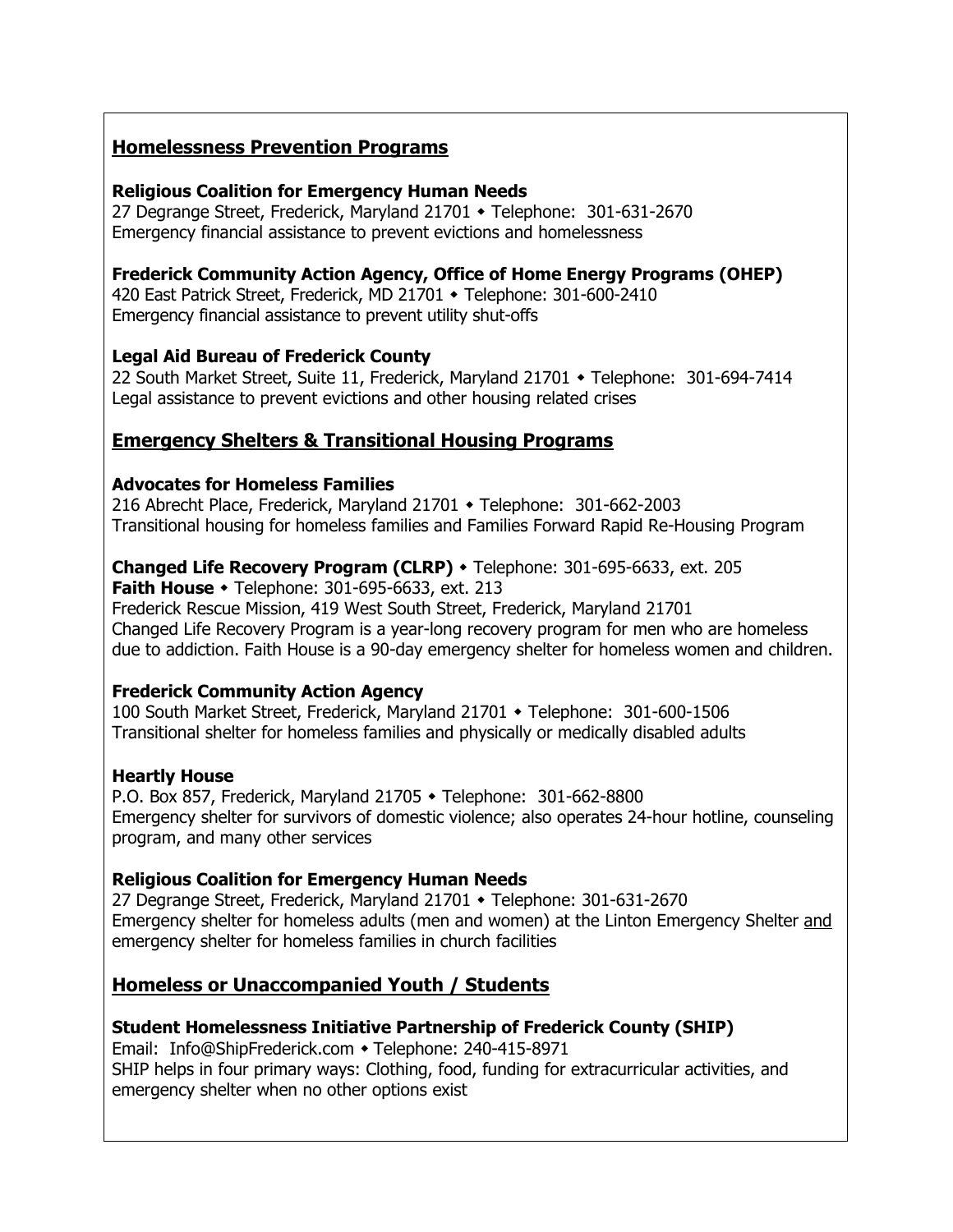#### **Day Shelter Programs / Other Major Resources and Program**

#### **Day Shelter – Frederick Rescue Mission**

419 West South Street, Frederick, Maryland 21701 • Telephone: 301-695-6633 The Frederick Rescue Mission operates a day shelter that opens on days when there is inclement weather and sustained temperatures at or below 32 degrees. The Frederick Rescue Mission erects a "white flag" outside the facility whenever the day shelter is open.

#### **Day Shelter – Frederick Community Action Agency**

100 South Market Street, Frederick, Maryland 21701 • Telephone: 301-600-1506 The Frederick Community Action Agency serves as a "back-up" day shelter in the event that other day shelters are unable to open. Please call to verify the day shelter is open.

#### **Day Shelter – Religious Coalition for Emergency Human Needs (RCEHN)**

27 Degrange Street, Frederick, Maryland 21701 • Telephone: 301-631-2670 The RCEHN operates a day shelter program during the winter season; the day shelter serves elderly and disabled persons who are residents of the Linton Emergency Shelter.

**Health Care for the Homeless Program – Frederick Community Action Agency**

100 South Market Street, Frederick, Maryland 21701 • Telephone: 301-600-1393

#### **Mental Health Care – Mental Health Association (MHA)**

226 South Jefferson Street, Frederick, Maryland 21701 • Telephone: 301-663-0011 MHA 24-Hour Call Center: 211 or 866-411-6803

#### **Mental Health Care – Frederick County Behavioral Health Services**

350 Montevue Lane, Frederick, Maryland 21702 • Telephone: 301-600-1755

#### **Mental Health Care – Behavioral Health Partners**

604 Solarex Court, Frederick, Maryland 21703 • Telephone: 301-663-8263

#### **Substance Use / Addiction Treatment – Concerted Care Group (CCG)**

300-B Scholl's Lane, Frederick, Maryland 21701 • Telephone: 240-815-7300

#### **Bread of Life Soup Kitchen & Food Distribution Center – Frederick Rescue Mission**

419 West South Street, Frederick, Maryland 21701 • Telephone: 301-695-6633 Serves a free breakfast meal daily 7:00 to 8:00 a.m. and a free lunchtime meal Monday-Saturday 12:00 noon to 1:30 p.m. and Sunday 1:00 to 2:00 p.m. Food Distribution Center is open Tuesday, Wednesday, Friday & Saturday 1:30 to 3:30 p.m.; Thursday 5:00 to 7:00 p.m.

**Soup Kitchen & Foodbank – Frederick Community Action Agency** 100 South Market Street, Frederick, Maryland 21701 • Telephone: 301-600-1506 Serves a free evening meal Monday through Sunday from 5:30 to 6:30 p.m.; Foodbank provides a 3- to 5-day supply of food and is open 5 days a week

#### **Employment and Job Training – Frederick County Workforce Services**

200 Monroe Avenue, Frederick, Maryland 21701 • Telephone: 301-600-2255 Provides a wide-range of job training, job placement, and educational services